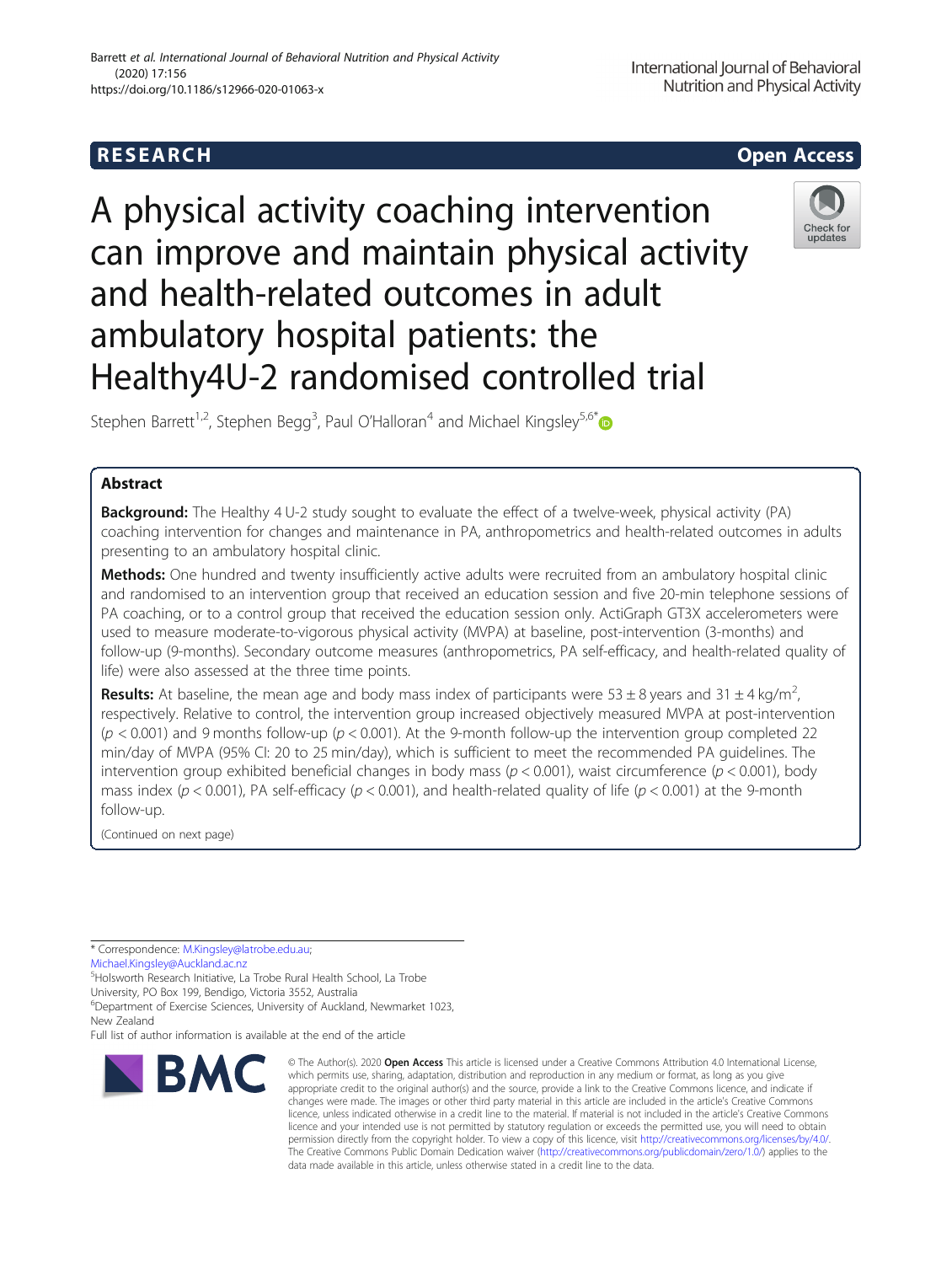# (Continued from previous page)

**Conclusions:** This study demonstrates that a low contact PA coaching intervention results in beneficial changes in PA, anthropometrics and health-related outcomes in insufficiently active adults presenting to an ambulatory care clinic. The significant beneficial changes were measured at post-intervention and the 9-month follow-up, demonstrating a maintenance effect of the intervention.

Trial registration: Prospectively registered on the Australian and New Zealand Clinical Trials Registry (ANZCTR, Trial registration number: [ACTRN12619000036112](http://anzctr.org.au/Trial/Registration/TrialReview.aspx?id=376318).

Keywords: Physical activity, Exercise motivation, Accelerometry, Public health

# Background

Insufficient physical activity (PA) is a major public health problem [\[1,](#page-8-0) [2](#page-9-0)], and is associated with a range of chronic diseases [\[3\]](#page-9-0), decreased quality of life [\[4\]](#page-9-0) and morbidity [[5](#page-9-0)]. Individuals with chronic diseases are frequent users of complex hospital services [\[6](#page-9-0)]. This care is often delivered at ambulatory secondary care clinics through medical consultations in specialties such as general surgery, orthopaedic surgery and endocrinology. Non-emergency ambulatory services for chronic diseases account for a large proportion of healthcare expenditures [\[6](#page-9-0)]. Due to the increasing demands of managing chronic diseases [[7](#page-9-0)], hospitals need effective and accessible prevention programs targeting high-risk individuals to increase PA and promote individual self-management [[8\]](#page-9-0).

Ambulatory secondary care is an important setting to target high-risk individuals to facilitate changes in PA, and may be an effective strategy for increasing PA [\[9\]](#page-9-0). Patients seek lifestyle advice from their health-care providers, and anticipate discussions on lifestyle choices such as PA as part of their medical care [[10](#page-9-0), [11\]](#page-9-0). Patients believe that doctors are credible sources of preventive health information, and are likely to accept doctors' advice and instigate behaviour change [[12](#page-9-0), [13\]](#page-9-0). Surgeons can identify individuals who are likely to benefit from increasing PA, and facilitate referral pathways into behaviour change interventions as a method for increasing PA [\[14\]](#page-9-0).

Individually tailored behaviour change interventions are effective at improving PA [\[15](#page-9-0)]. Key components of PA behaviour change include increasing motivation, goal setting, problem solving, social support, and performance feedback [\[16\]](#page-9-0). Telephone coaching is a well-recognised method of delivering PA behaviour change interventions [[15](#page-9-0)]. PA telephone coaching enables a remote but personal relationship, and repeated contacts to promote behaviour change [\[15\]](#page-9-0). PA telephone coaching is also favourable due to its low cost, potential for wide dissemination and accessibility across geographical regions.

Research assessing the effects of telephone coaching for changes in PA has shown promise [[16](#page-9-0)–[19\]](#page-9-0). There is however, a lack of research investigating telephone coaching for changes in PA in the ambulatory secondary care setting. In a previous study (Healthy4U), we assessed the efficacy of telephone coaching for changes in PA in a self-selected sample of insufficiently active ambulatory secondary care patients [\[20](#page-9-0)]. At 3-month post-intervention, participants in the intervention group demonstrated significant improvements in PA and health-related outcomes compared to controls [[20](#page-9-0)]. The present study builds upon the H4U study in a number of ways, including the use of referrals by hospital surgeons as the recruitment strategy to better integrate the PA coaching into routine secondary care. This present study also extended the follow-up measures to include a sixmonth post-intervention period to assess behaviour change maintenance [\[21\]](#page-9-0). Although PA coaching has demonstrated effectiveness in maintaining PA changes [[16,](#page-9-0) [17,](#page-9-0) [22](#page-9-0)], studies that confirm long term PA behaviour change in ambulatory secondary care are scarce. The assessment of outcomes at least six-month postintervention, where no contact with participants has been made since the intervention has ceased are required to provide a more robust measure of behaviour change maintenance in ambulatory secondary care [\[21](#page-9-0)].

The primary aim, therefore, was to examine the effectiveness of the PA telephone coaching intervention for change and maintenance of PA in insufficiently active secondary care patients referred by consulting hospital surgeons. Secondary aims were to investigate the effectiveness of the telephone coaching for changes and maintenance in anthropometry, PA self-efficacy, and health related quality of life in this population.

# Methods

# Design

The study was a single-blind RCT designed and reported in line with the CONSORT statement and checklist (Fig. [1](#page-2-0)) [[23](#page-9-0)], and the TIDieR checklist [\[24\]](#page-9-0). The completed CON-SORT and TIDieR checklists are included in Additional files [1](#page-8-0) and [2](#page-8-0). The trial was registered with the Australian and New Zealand Clinical Trials Registry (ACTR N12619000036112) prior to participant recruitment.

# **Participants**

Participants were recruited from an ambulatory, secondary care clinic in a major hospital in regional Victoria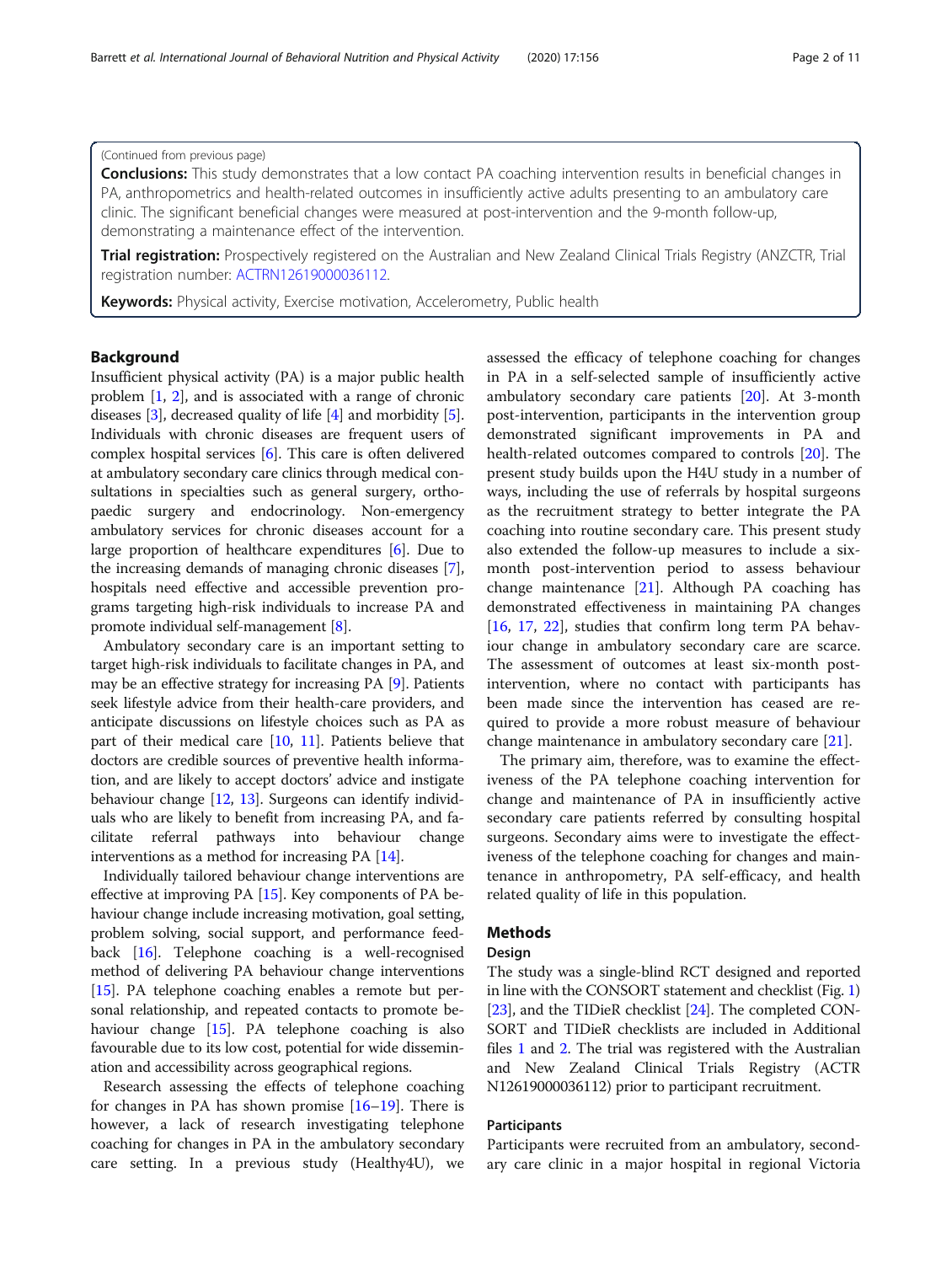<span id="page-2-0"></span>

between January 2019 and September 2019. Recruitment involved consulting orthopaedic and general surgeons providing, during the normal course of the consultation, a verbal recommendation to engage in PA coaching and a sequentially numbered research flier (Additional file [3](#page-8-0)) to adult patients who, in their view, would benefit from increased PA. Potential participants contacted the research team of their own volition using information on the flyer. Sequential numbering allowed the research team to quantify both the number of individuals referred by surgeons and the number who subsequently acted on this referral.

Participants were included if they were between 18 and 69 years, and did not meet the recommended PA guidelines [\[25\]](#page-9-0). A single item question "As a rule, do you do at least half an hour of moderate or vigorous exercise (such as walking or a sport) on five or more days of the week?" was used to identify insufficiently physically active

individuals [[26](#page-9-0)]. The question has demonstrated good sensitivity (76.7%), high specificity (81.1%), and a high positive predictive value (86.7%) for identifying those not achieving the recommended 150 min of MVPA per week [[26](#page-9-0)]. Exclusion criteria included: sufficiently physically active; an existing medical condition that contraindicated PA (indicated by the Physical Activity Readiness Questionnaire); deaf/hearing impaired; poor comprehension of English language; disabling neurological disorder; severe mental illness such as psychosis; learning disability; dementia and cognitive impairment; registered blind; housebound or resident in nursing home; non-ambulant; pregnancy; advanced cancer; and scheduled for surgery with 30 days of the clinic presentation.

# Procedure

Participants who were eligible and consented to take part were randomly allocated to either the intervention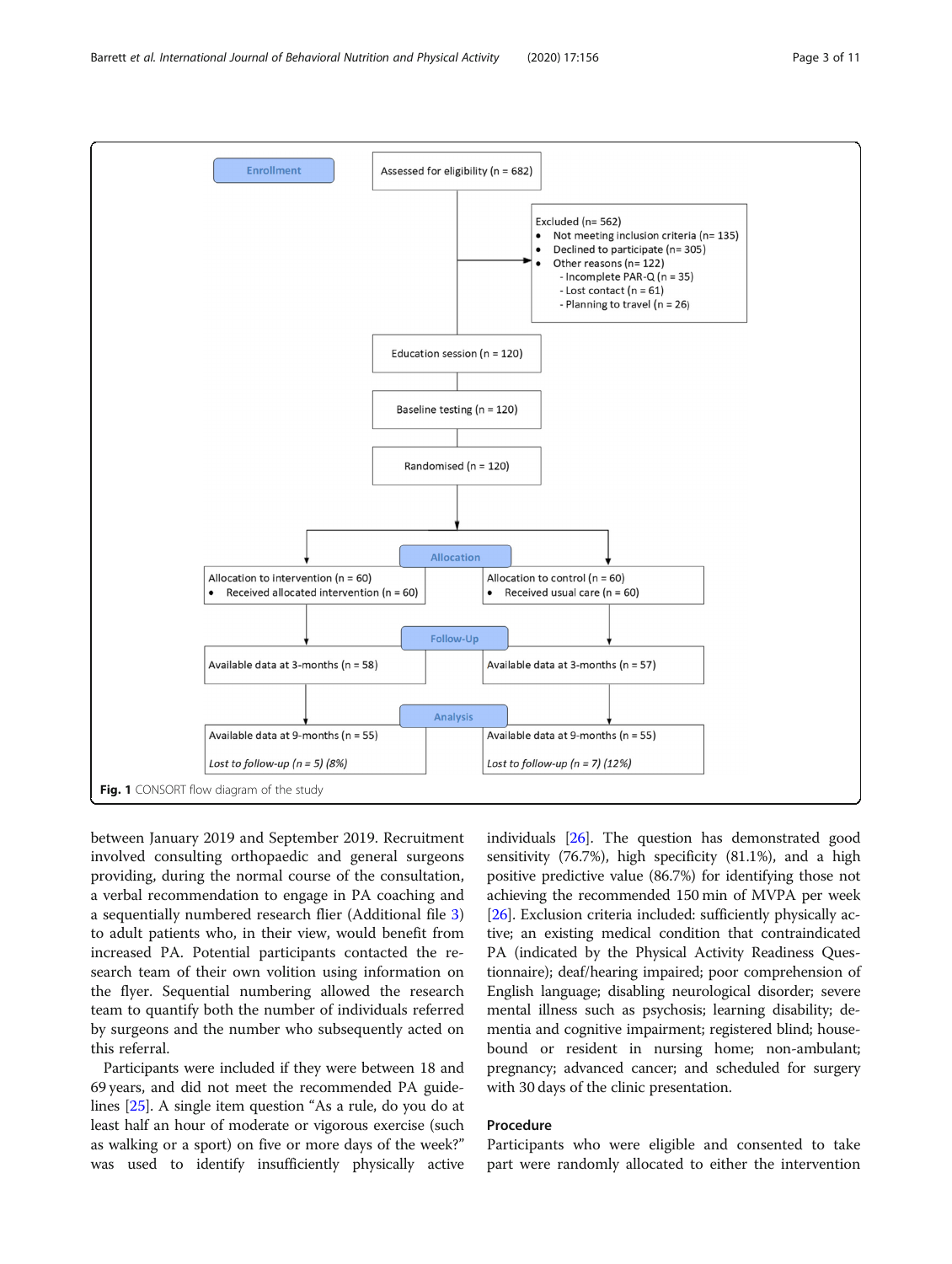or the control group based using block randomization generated by a computer generated random number sequence [\(randomizer.org\)](http://randomizer.org/). The allocation sequence was generated by a research assistant who was not involved in the data collection process. Assignments were prepared and sealed in sequentially numbered opaque envelopes. Intervention assignment was made by opening the next envelope in the sequence, after: (1) the recruiter had determined eligibility for the study; (2) participants had consented to take part; (3) attendance at an education session was confirmed; and (4) baseline measurements were completed.

# Intervention

All enrolled participants attended an education session prior to group allocation. The education session was a facilitated learning session based around PA self-management and was carried out using a self-determination theory framework [[27\]](#page-9-0). Self-determination theory is a motivational theory commonly used to elicit changes in PA [[28\]](#page-9-0). Selfdetermination theory was used in this group setting to support, educate and motivate participants around PA changes [\[27](#page-9-0)].

The intervention group completed a telephone-based coaching intervention that comprised integrated motivational interviewing and cognitive behaviour therapy (MI-CBT). The coaching was delivered in five by 20-min sessions over 12 weeks. The intervention schedule, theories and techniques are displayed in Table [1](#page-4-0). The intervention was delivered using a motivational interviewing (MI) framework, with MI used as the underpinning approach to influence motivation, ambivalence and selfefficacy to be physically active [\[29\]](#page-9-0). Motivational interviewing microskills (open-ended questions, affirmations, reflections and summaries) were utilised in all sessions [[29\]](#page-9-0). The cognitive behaviour therapy (CBT) coaching focused on six theory-derived determinants of PA: PA outcome expectations, PA outcome experiences, PA values, PA barrier self-efficacy, social support and relapse prevention [[30\]](#page-9-0). The (CBT) strategies were incorporated within a MI framework to support PA change and maintenance [[31\]](#page-9-0). The intervention was delivered by an experienced Australian Health Practitioner Regulating Authority registered physiotherapist. The clinician was trained in MI-CBT, including workshop attendances, and one-on-one coaching from an experienced practicing psychologist. The clinician previously delivered 145 h of MI-CBT in the H4U study [[20\]](#page-9-0). Fidelity was assessed using the MI-CBT fidelity scale [[32\]](#page-9-0) using audio-recorded sessions.

# Outcome measures

Participants' outcome measures were recorded at baseline, after 3 months of intervention (post-intervention) and at 9 months (follow-up) by assessors blinded to the study group assignment. Information on treatment allocation was not provided to data collectors. The data collection forms only contained unique identifier codes assigned to each participant.

# Primary outcome

The primary outcome of interest was the change in MVPA (minutes/day) over time. MVPA was objectively assessed using a tri-axial accelerometer (wGT3X-BT; Actigraph, USA). Participants were instructed to wear the accelerometer on their hip at all times over 7 consecutive days, excluding sleep and water-based activities. PA was calculated using the manufacturers software (Actilife; Actigraph, USA) with cut points by Freedson Adult (1998) used to provide daily measures of MVPA (> 1951 cpm) [\[33](#page-9-0)]. Accelerometer wear time was based on activity counts per minute (CPM). Non-wear time was defined as 60 min or more of consecutive activity counts of zero, with a spike tolerance of 2 min and 100 cpm. Participants used logbooks to report activities and periods of accelerometer non-wear. Non-wear time was compared to participants' notes on their logbook. A minimum of 10 h per day was used as the cut-off for a valid day of measurement and a minimum of 5 days of data were required including at least 1 weekend day [[34\]](#page-9-0). Weekly MVPA was computed based on the average of all valid days per person. A daily average of 21 mins of MVPA over a 7 day period is sufficient to meet the 150 min of MVPA recommended by the Australian PA guidelines [[25\]](#page-9-0).

#### Secondary outcomes

Change over time for the following secondary outcomes was also assessed. Waist circumference was measured to the nearest 0.1 cm using a rigid anthropometric measuring tape (Lufkin, US). Body mass was recorded to the nearest 0.1 kg using a calibrated scale (model 813; Seca, Germany). Free standing stature was recorded to the nearest 0.1 cm using a calibrated equipment with the participant barefoot (Portable stadiometer; Seca, Germany). Body mass index (BMI) was calculated by dividing body mass by the square of height. Self-efficacy to be physically active was measured using a validated PA self-efficacy survey [[35](#page-9-0)]. Health-related quality of life (HrQoL) was measured using the Medical Outcomes Study Short Form 12 Health Survey (SF-12) which is a reliable tool with published psychometric support [[36](#page-9-0)].

# Study size

Utilising data from the H4U study [[20\]](#page-9-0), a sample size of 50 participants per arm was calculated to be sufficient to detect a between group difference of  $30 \pm 13$  (mean  $\pm$ SD) mins/week MVPA, with the alpha set at 0.05, and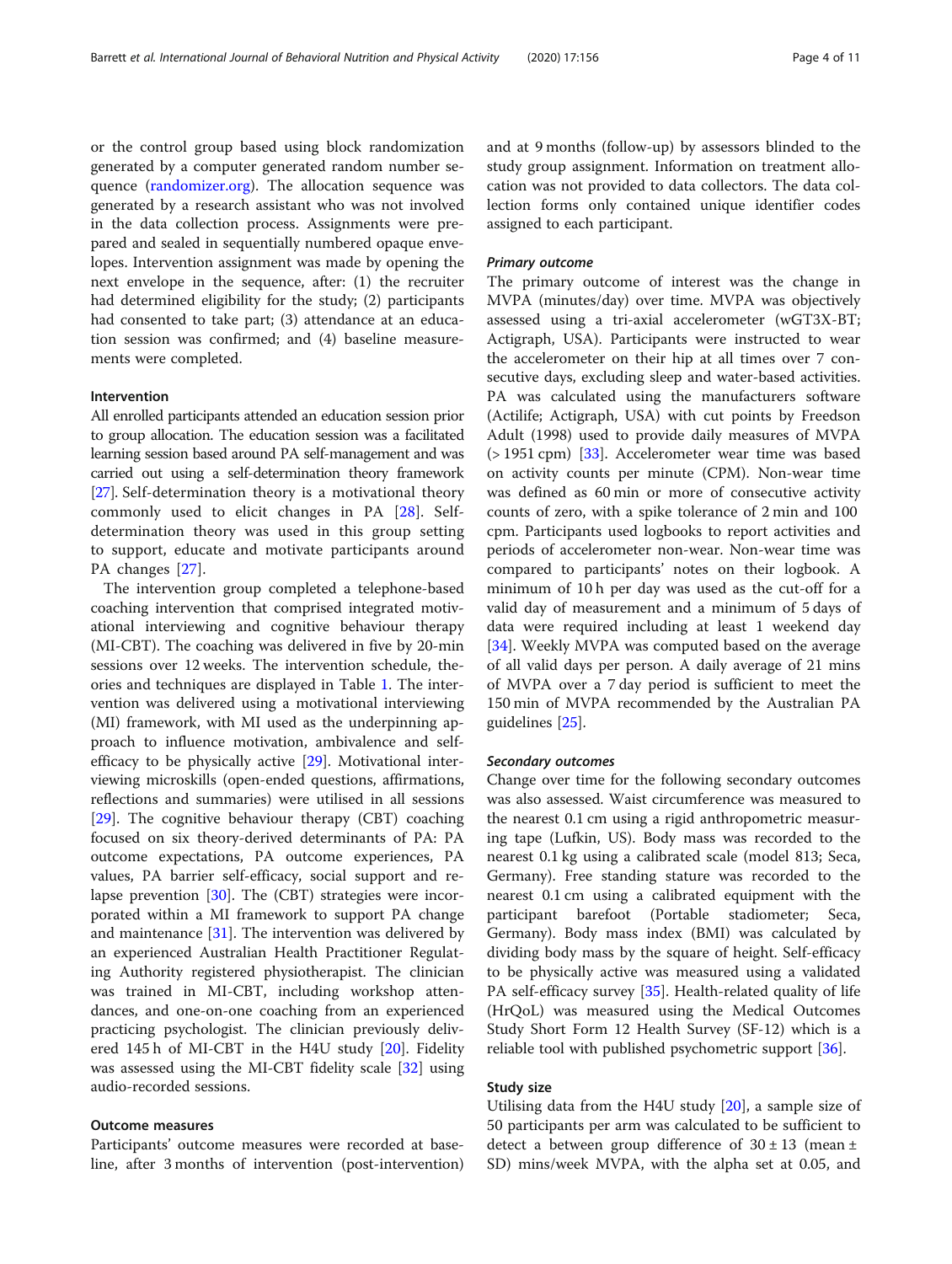Table 1 Physical activity coaching schedule, content, theory, determinants and behaviour change techniques Table 1 Physical activity coaching schedule, content, theory, determinants and behaviour change techniques

<span id="page-4-0"></span>

| Session    | Week           | Session determinants                                                                                                                   | Content                                                                                                                                                                                                                                                                                                                                                                                                                                                                                                                                                | Techniques                                                                                                                                                                                                                                                                                                                                                                                                                                       |
|------------|----------------|----------------------------------------------------------------------------------------------------------------------------------------|--------------------------------------------------------------------------------------------------------------------------------------------------------------------------------------------------------------------------------------------------------------------------------------------------------------------------------------------------------------------------------------------------------------------------------------------------------------------------------------------------------------------------------------------------------|--------------------------------------------------------------------------------------------------------------------------------------------------------------------------------------------------------------------------------------------------------------------------------------------------------------------------------------------------------------------------------------------------------------------------------------------------|
|            |                | Physical activity past experiences<br>Physical activity expectations;<br>Physical activity self-efficacy;<br>Physical activity values. | activity (e.g. how motivated are you to increase physical<br>activity on a scale of 1-10? Why did you give it a 3, as<br>· Determine level of motivation for increasing physical<br>Exploration of current and historical physical activity<br>Identify telephone coaching outcome expectations;<br>· Identify physical activity outcome expectations;<br>· Identify and address unrealistic physical activity<br>. Assess barriers to physical activity;<br>Discuss goals and action plans.<br>opposed to a 4 or 5?);<br>expectations;<br>behaviours; | · Identify physical activity barriers and problem solving;<br>· Elicit PA outcome expectations and experiences;<br>- Elicit values and physical activity priorities;<br>Motivational interviewing strategies:<br>Cognitive-behavioural techniques:<br>· Goal setting -behavioural;<br>· Develop discrepancy; and<br>· Open ended questions;<br>· Illicit change talk.<br>. Action planning.<br>· Affirmations;<br>· Summaries;<br>· Reflections; |
| $\sim$     | $\sim$         | Physical activity outcome expectations;<br>Experience regarding goal setting.                                                          | . If physical activity goals involve program based activities<br>Barrier identification and determine level of self-efficacy<br>for overcoming barriers (e.g. how confident are you to<br>overcome barrier X on a scale of 1-10? Why did you<br>(e.g. strength training, walking groups) individual to<br>Progress and amend action-plan and goals;<br>Review of goal progress from session 1;<br>give it a 3, as opposed to a 4 or 5?);<br>source contact details.                                                                                    | Prompt experiential learning through trial and error.<br>Motivational interviewing strategies as above.<br>Cognitive-behavioural techniques:<br>. Illicit and explore change talk.<br>· Focus on past success;<br>· Problem solving;<br>Goal setting;                                                                                                                                                                                            |
| $\sim$     | 4              | Outcome expectations and experiences in<br>progress.<br>relation to physical activity goal                                             | Discuss self-monitoring strategies to monitor goal (e.g.<br>Discuss intervention timelines and action plan for the<br>Barrier identification and self-efficacy strategies for<br>Explore current experiences of physical activity;<br>Review of goals and progress from session 2;<br>physical activity tracking);<br>overcoming barriers;<br>next two weeks.                                                                                                                                                                                          | Education regarding self-monitoring of behaviour or<br>· Elicit current physical activity outcome experiences;<br>· Review of physical activity behaviour and outcome<br>Motivational interviewing strategies as above.<br>· Goal planning, and what-then plans;<br>Cognitive-behavioural techniques:<br>· Relapse prevention.<br>outcomes;<br>goal(s);                                                                                          |
| 4          | $\circ$        | Physical activity outcome expectations;<br>Exercise self-efficacy;<br>Coping strategies;<br>Future planning.                           | Discuss intervention timelines and action plan for the<br>· Relapse prevention - tailored to individual needs;<br>· Explore current experiences of physical activity;<br>Review of progress from session 3;<br>next six weeks.                                                                                                                                                                                                                                                                                                                         | Coping strategies (e.g. physical activity pacing, planning);<br>· Elicit current physical activity outcome experiences;<br>Motivational interviewing strategies as above.<br>Cognitive-behavioural techniques<br>· Engaging social support;<br>· Relapse prevention                                                                                                                                                                              |
| $\sqrt{ }$ | $\overline{C}$ | Theory of behavioural maintenance;<br>Relapse prevention;                                                                              | Relapse prevention - identification of potential<br>Review of progress from previous session and<br>overcoming issues (e.g. if I experience X, then<br>health promotion services/exercise services.<br>Additional follow-on services - community<br>· Identify what can helped PA maintenance;<br>future scenarios, and what-then plans for<br>Identify what has helped PA changes;<br>intervention as a whole;<br>· Intervention recap;<br>I will do Y);                                                                                              | Motivational interviewing strategies as outlined above.<br>. Action planning - focus on past and current success;<br>Problem solving - what-if planning.<br>Cognitive-behavioural techniques:<br>· Relapse prevention.                                                                                                                                                                                                                           |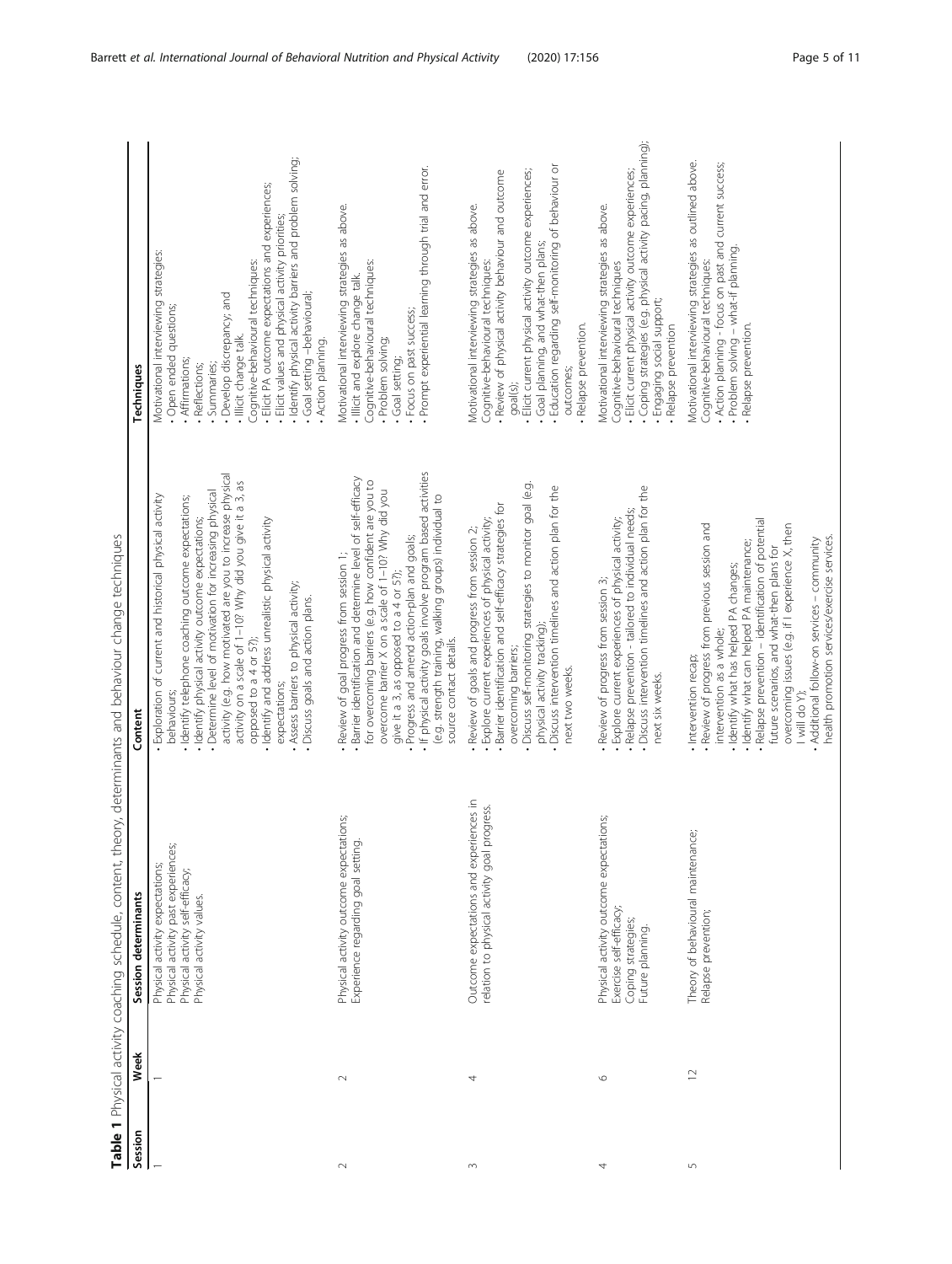the power set at 0.80. Protecting against a drop-out rate of 20% over the 9-month study duration, 60 participants were recruited and randomised into each arm.

# Data analyses

Analyses were carried out using IBM SPSS Statistics for Windows (Version 26.0; IBM Corp., USA) and statistical significance was set at an alpha of 0.05. Data were assessed for normal distribution by Shapiro-Wilk tests. Homogeneity of variances and covariances were assessed by Levene's test and Box's M test, respectively. Grouped data are presented as mean ± standard deviation. For the main analyses, a series of mixed-model ANOVAs (within: time; between: intervention) were used to assess the effects of the PA coaching intervention on each of the outcome variables separately. Mauchly's test was consulted and Greenhouse–Geisser correction was applied if the assumption of sphericity was violated. A significant interaction effect was interpreted to demonstrate that the change in dependent variables was influenced by the intervention. Where statistically significant interactions were observed simple main effects analyses were carried out. Where data were in breach of Shapiro-Wilks test of normality, sensitivity analyses were performed. Data were explored for significant outliers and repeat sensitivity analyses were undertaken on data with outliers removed. Repeated sensitivity analyses provided no indication that the outliers had a significant effect on the outcome; therefore, all data were included in analyses. Intention-to-treat analysis was used for missing data using the last observation carried forward approach [[37\]](#page-9-0). Repeat sensitivity analyses were undertaken on data with and without imputing the last-observation-carried forward value and provided no indication that the imputed values had a significant effect on the outcome.

#### Results

Utilising the sequentially numbered study fliers, we know that 2076 individuals were provided with the study information and a recommendation to engage with the PA coaching service. The H4U-2 study team were contacted by 682 individuals (33%), of which 120 consented and were eligible to participate in the study (Fig. [1\)](#page-2-0). Of the 305 individuals who chose not to participate, 282 did not want to enroll in the study but did want support to be more physically active; these individuals proceeded to enroll in the hospital's standard PA health promotion program. These data indicate that when ambulatory hospital patients are recommended by a surgeon to participate in a PA coaching intervention, 33% demonstrate sufficient interest to enquire about the service, and almost 20% will take up a PA coaching intervention.

One hundred and twenty participants (68% female) completed baseline assessment and were subsequently

randomised into the intervention or control groups. Baseline demographic and clinical characteristics between the intervention and control groups were similar (Table 2). Drop-out rates were low with 115 participants completing their 3-month assessment, and 108 participants completed their 9-month assessment (Fig. [1](#page-2-0)). Mean accelerometer wear time was  $14 \pm 3$  h per day and  $6.1 \pm 0.8$  days per week (out of 7 days per week). Almost all participants (96%) enrolled into the intervention arm received their scheduled 5 sessions of PA telephone coaching. The mean duration of each intervention session was  $18 \pm 4$  min. Results from the assessment of intervention fidelity revealed that the intervention provider demonstrated competence during the delivery of MI-CBT structure and core skills.

Repeated measures ANOVAs demonstrated a significant group by time interaction for daily MVPA, indicating that changes from baseline differed between the intervention and control group ( $p < 0.001$ ; Fig. [2](#page-6-0)). The intervention group significantly increased MVPA over

Table 2 Characteristics of participants at baseline

| Variable                  | <b>Total</b>   | Intervention   | Control        |
|---------------------------|----------------|----------------|----------------|
|                           | 120            | 60             | 60             |
| Age (years)               | $53 \pm 8$     | $54 \pm 8$     | $53 \pm 7$     |
| Sex: female, n (%)        | 81 (68%)       | 40 (67%)       | 41 (68%)       |
| Stature (cm)              | $166 \pm 8$    | $165 \pm 9$    | $167 \pm 7$    |
| Weight (kg)               | $84.4 \pm 9.4$ | $84.5 \pm 9.9$ | $84.3 \pm 9.1$ |
| BMI ( $kg/m2$ )           | $30.5 \pm 4.3$ | $31.0 \pm 4.4$ | $30.0 \pm 4.2$ |
| MVPA (min/day)            | $14.5 \pm 4.9$ | $14.7 \pm 5.2$ | $14.3 \pm 4.7$ |
| PA Self-efficacy          | $25 \pm 4$     | $24 \pm 4$     | $25 \pm 4$     |
| Smoker, n (%)             | 12 (10%)       | 7(10%)         | 5 (10%)        |
| Obesity, n (%)            | 62 (52%)       | 30 (50%)       | 32 (53%)       |
| Hypertension, n (%)       | 38 (32%)       | 20 (33%)       | 18 (30%)       |
| OA/RA, n (%)              | 42 (35%)       | 22 (37%)       | 20 (33%)       |
| Depression/anxiety, n (%) | 25 (21%)       | 12 (20%)       | 13 (22%)       |
| Employment status, n (%)  |                |                |                |
| <b>Full time</b>          | 48 (40%)       | 25 (42%)       | 21 (35%)       |
| Part time                 | 39 (32%)       | 19 (32%)       | 22 (37%)       |
| <b>Unemployed</b>         | 11 (10%)       | 5(8%)          | 8 (13%)        |
| <b>Retired</b>            | 22 (18%)       | 11 (18%)       | 9 (15%)        |
| Education, n (%)          |                |                |                |
| Year 10/11                | 3(3%)          | 1(2%)          | 2(3%)          |
| Year 12                   | 31 (26%)       | 13 (22%)       | 17 (28%)       |
| Cert I-IV                 | 42 (35%)       | 24 (40%)       | 19 (32%)       |
| Diploma                   | 26 (21%)       | 14 (23%)       | 12 (20%)       |
| <b>Bachelor or higher</b> | 18 (15%)       | 8 (13%)        | 10 (17%)       |

Group data expressed as means  $\pm$  standard deviations. Figures in parentheses are proportions. BMI Body mass index; MVPA Moderate-to-vigorous physical activity; OA Osteoarthritis; RA Rheumatoid arthritis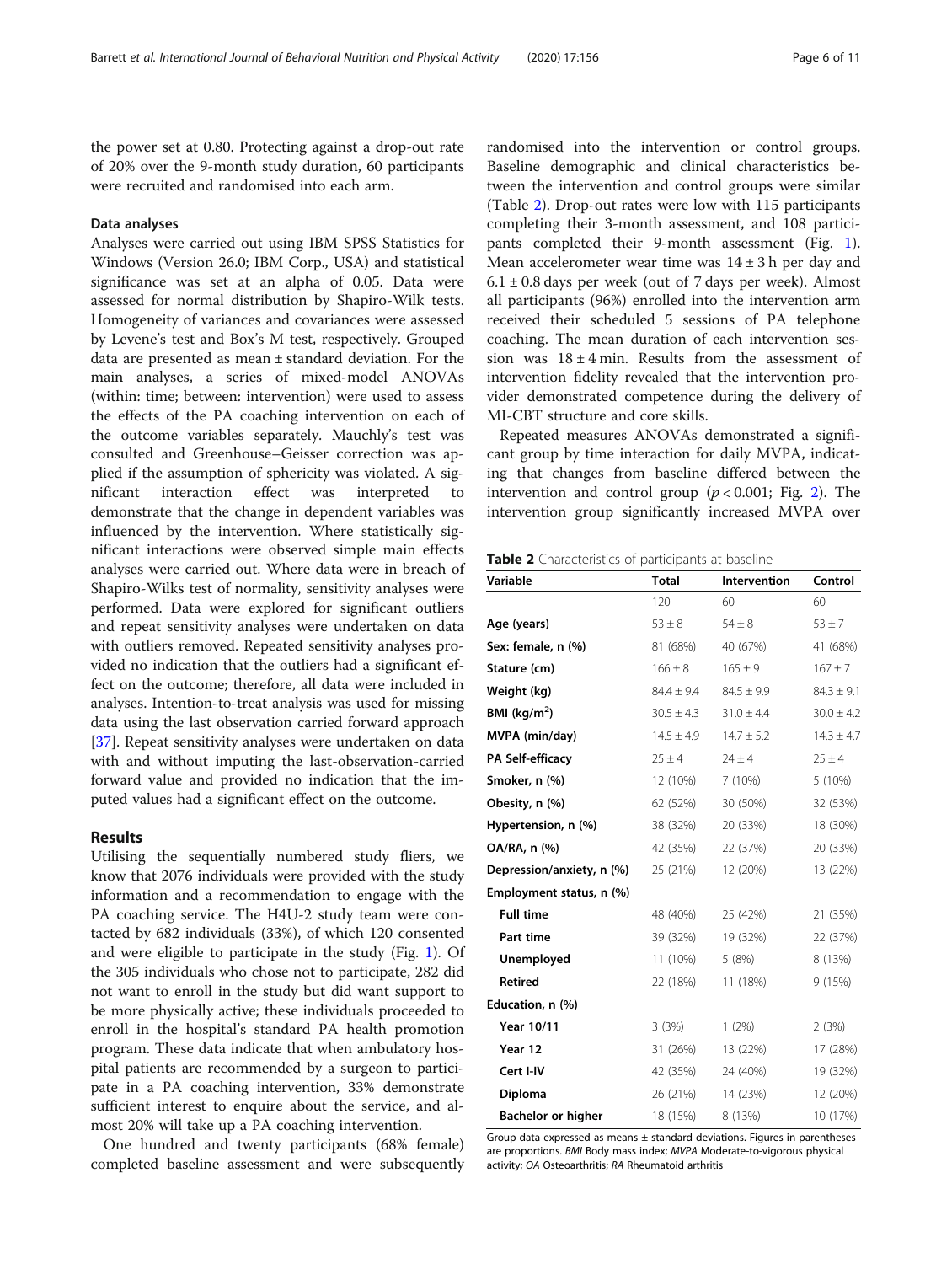<span id="page-6-0"></span>

time, undertaking 22 min/day (95%CI: 20 to 25 min/day) at 9-month follow-up. In contrast, the control group significantly decreased MVPA over the same time, undertaking 10 min/day (95%CI: 8 to 13 min/day) at follow-up. This translates to a between group difference for MVPA of 12 min/day (95%CI: 9 to 15 min/day) at 9 months.

Statistically significant group by time interaction effects were found for all secondary outcomes (Table [3](#page-7-0)). For the intervention group, at follow-up there were significant changes body mass  $(-2.1 \text{ kg}, 95\% \text{ CI}: -1.6 \text{ to}$ − 2.7 kg), waist circumference (− 1.3 cm, 95%CI: − 0.9 to − 1.7 cm), and BMI (− 0.8 kg/m2, 95%CI: − 0.6 to − 1.0 kg/m2). Relative to the control group, the intervention group also demonstrated significant changes in PA selfefficacy (6 points, 95%CI: 4 to 8 points) and HrQoL (0.02 units, 95%CI: 0.002 to 0.04 units).

The proportion of individuals undertaking sufficient daily MVPA to meet the PA guidelines was similar across both groups at baseline, with 8% ( $n = 5$ ) of the intervention group and 13% ( $n = 8$ ) of control group sufficiently active. In the control group this proportion decreased to 10% ( $n = 6$ ) at 3 months, and decreased further to 3% ( $n =$ 2) at 9 months. In contrast, the proportion of individuals in the intervention group undertaking sufficient daily MVPA increased to 55%  $(n=33)$  at 3 months, and dropped slightly to 52% ( $n = 31$ ) at 9-months.

# **Discussion**

Physical activity telephone coaching resulted in a significant increase in MVPA that was maintained at 9 months in adults attending ambulatory secondary care clinics. The intervention also resulted in significant improvements in body mass, waist circumference, BMI, PA self-efficacy, and HrQoL. The positive changes exhibited in outcomes at 3-months and 9-months indicate shortterm and maintenance effects of the intervention. The attrition rate of 10% was low. This study offers important information on the potential effects that can be achieved by a targeted, patient-centred PA lifestyle intervention delivered in an ambulatory hospital setting.

The intervention group significantly increased MVPA at 3 months (post-intervention) and maintained this change at 9-month follow-up. In contrast, the objectively assessed MVPA of the control group declined below baseline at 3 months, and declined further at follow-up. Very few studies have analysed the long-term effects of remotely delivered PA coaching [[15,](#page-9-0) [38](#page-9-0)]. The effect size observed in this study (0.20) was higher than that found (0.11) in a meta-analysis of remote PA interventions for self-reported PA change [\[39\]](#page-9-0). Additionally, following a PA coaching intervention, self-reported PA was maintained after a no-contact follow-up, whereas objectively assessed PA decreased  $[40]$  $[40]$ . Objectively measured increases in MVPA in the intervention group that were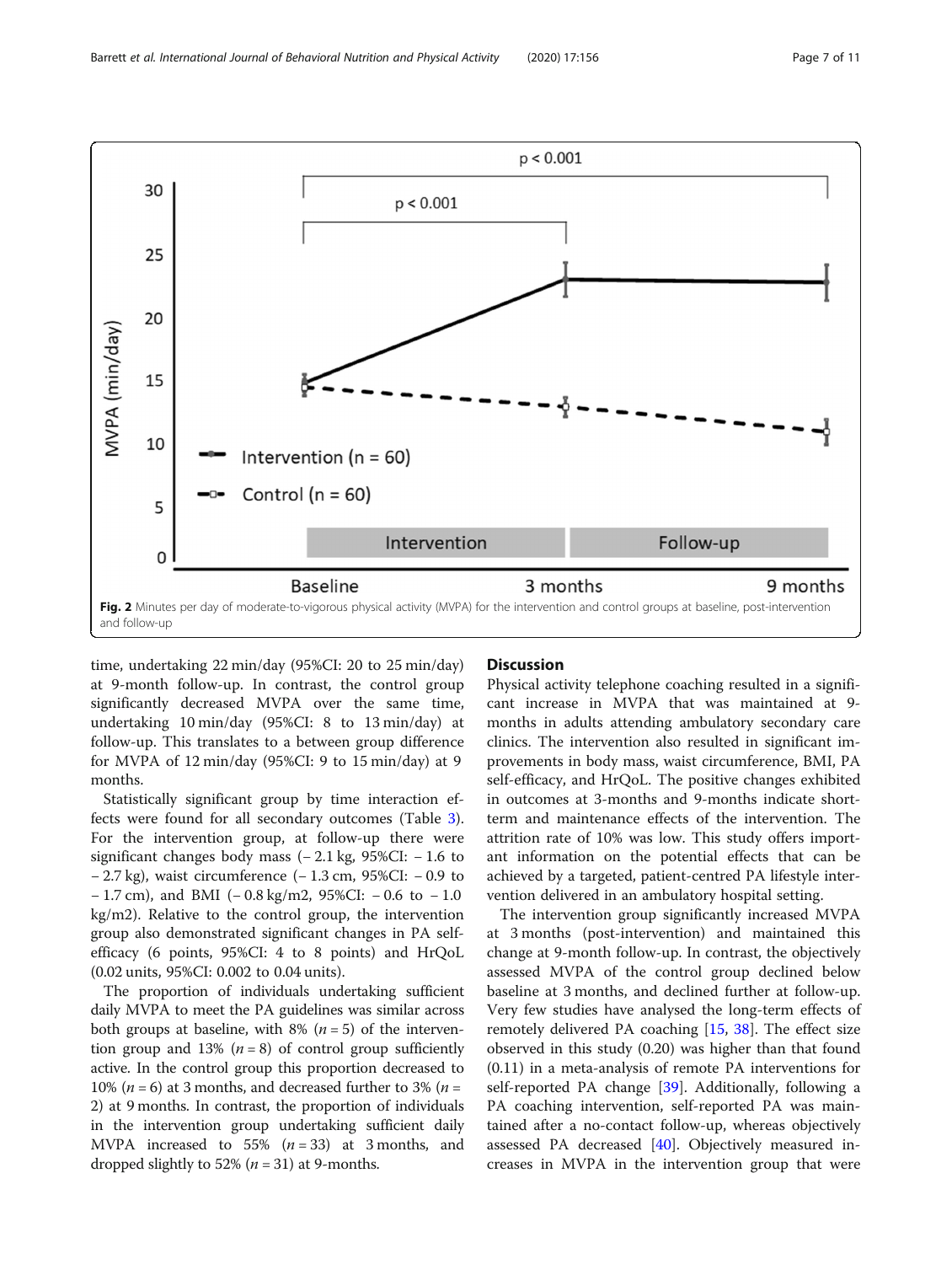<span id="page-7-0"></span>Table 3 Means and standard deviations for outcome measures at 3 months and 9 month follow-up

| Outcome                     | Intervention    |                          |                 | Control         |                          |                 | Analyses                |                          |
|-----------------------------|-----------------|--------------------------|-----------------|-----------------|--------------------------|-----------------|-------------------------|--------------------------|
|                             | <b>Baseline</b> | <b>Post-Intervention</b> | Follow-up       | <b>Baseline</b> | <b>Post-Intervention</b> | Follow-up       | Time x<br>Group $(F)^a$ | Effect size <sup>b</sup> |
| <b>MVPA</b><br>(min/day)    | $15 \pm 5$      | $23 \pm 10$              | $22 \pm 10$     | $14 \pm 5$      | $13 \pm 6$               | $10 \pm 6$      | $28.7*$                 | 0.20                     |
| Waist circumference<br>(cm) | $97.6 \pm 11.7$ | $97.6 \pm 11.7$          | $96.3 \pm 11.4$ | $97.4 \pm 11.4$ | $97.8 \pm 11.1$          | $98.2 \pm 11.1$ | $45.9*$                 | 0.28                     |
| Body mass<br>(kq)           | $84.5 \pm 9.9$  | $83.2 \pm 9.6$           | $82.4 \pm 9.4$  | $84.3 \pm 9.1$  | $85.3 \pm 8.9$           | $85.8 \pm 8.8$  | 107.8*                  | 0.48                     |
| <b>BMI</b><br>$(kq/m^2)$    | $31.0 \pm 4.5$  | $30.6 \pm 4.4$           | $30.2 \pm 4.3$  | $30.0 \pm 4.2$  | $30.4 \pm 4.1$           | $30.5 \pm 4.2$  | $108.2*$                | 0.49                     |
| PA self-efficacy<br>(Scale) | $24 \pm 4$      | $28 \pm 6$               | $30 \pm 6$      | $25 \pm 4$      | $25 \pm 4$               | $22 \pm 4$      | $53.3*$                 | 0.31                     |
| HrQoL<br>(Scale)            | $0.63 \pm 0.06$ | $0.64 \pm 0.06$          | $0.65 \pm 0.07$ | $0.63 \pm 0.07$ | $0.63 \pm 0.07$          | $0.61 \pm 0.06$ | $8.7*$                  | 0.07                     |

Group data are means ± standard deviations. MVPA: moderate-to-vigorous physical activity; BMI Body mass index; HrQoL Health-related quality of life. \*p < 0.05.  $^{\circ}$ interaction effect of time by group on dependent variable; <sup>b</sup> Partial eta-squared

maintained following a 6-month no-contact period indicate that change in behaviour was maintained at 9 months.

The majority of intervention participants undertook sufficient PA to meet the PA guidelines at 3 months and 9 months. This was in stark contrast to the control group where less than 10% of participants were classified as sufficiently active at 3 months and 9 months. The increase in MVPA in the intervention group and the group differences between the control and the intervention group are highly relevant. Previous studies have documented that 15 min a day of MVPA can decrease chronic disease risk [[3\]](#page-9-0), attenuate the risk of sedentary behaviours [[41\]](#page-9-0), and reduce all-cause mortality [[42\]](#page-9-0).

Compared to control, the intervention participants experienced improvements in their body mass, waist circumference and BMI from baseline to follow-up. The improvements in the intervention group were maintained during the no contact period from the end of coaching sessions for a further 6 months. The magnitude of long-term change in anthropometrics is comparable to changes reported in other studies using telephone coaching interventions, though none of these were conducted in the ambulatory secondary care setting [\[22](#page-9-0), [43](#page-9-0)]. The positive changes in the intervention group and the group differences between the intervention and control group are relevant, and could have important population-health implications for addressing chronic disease risk factors. Even at modest levels, weight loss and decreases in waist circumference are beneficial for chronic disease risk reduction [[44,](#page-10-0) [45](#page-10-0)]. The recruitment into this study was based upon changing PA, not anthropometrics. Additionally, intervention components only addressed issues relating to PA beliefs, attitudes and plans. The positive results for these secondary outcomes indicates that PA moderately, but significantly

induces anthropometric changes, and it is important in the maintenance of these changes [\[46\]](#page-10-0).

Baseline scores for PA self-efficacy indicated that both groups had low-to-moderate confidence in their ability to be physically active. In the control group PA selfefficacy decreased significantly over time. This contrasted with the trajectory of the intervention group, who increased PA self-efficacy at 3 months, and even further at 9 months. The changes in PA self-efficacy potentially mediated the changes in PA amongst the groups [[47\]](#page-10-0). The intervention group increased PA selfefficacy and PA, while the control group demonstrated simultaneous decreases in both these outcomes. The MI-CBT intervention demonstrated efficacy in improving psychological determinants in the short and long term, including self-efficacy to overcome exercise barriers and maintain change. Self-monitoring, goal setting, feedback on outcome of behaviour and action planning are known to be effective for behaviour change, and can strengthen autonomy which is important for maintenance of change [\[48](#page-10-0)]. Integrated MI-CBT strategies can influence the determinants associated with PA maintenance if implemented correctly, and appear to be particularly important for long-term effects [\[49](#page-10-0)].

#### Strengths and limitations

Using consulting hospital surgeons to identify insufficiently physically active individuals was an important strength of this study. Once identified, surgeons discussed the need for PA change with insufficiently active patients and referred them to the study. This approach was based on hospital surgeons' stated preferences, previously ascertained, for clear referral pathways into specialist behaviour change programs [[14](#page-9-0)], and demonstrates how preventive health can be successfully embedded into routine ambulatory hospital care. The use of sequentially numbered study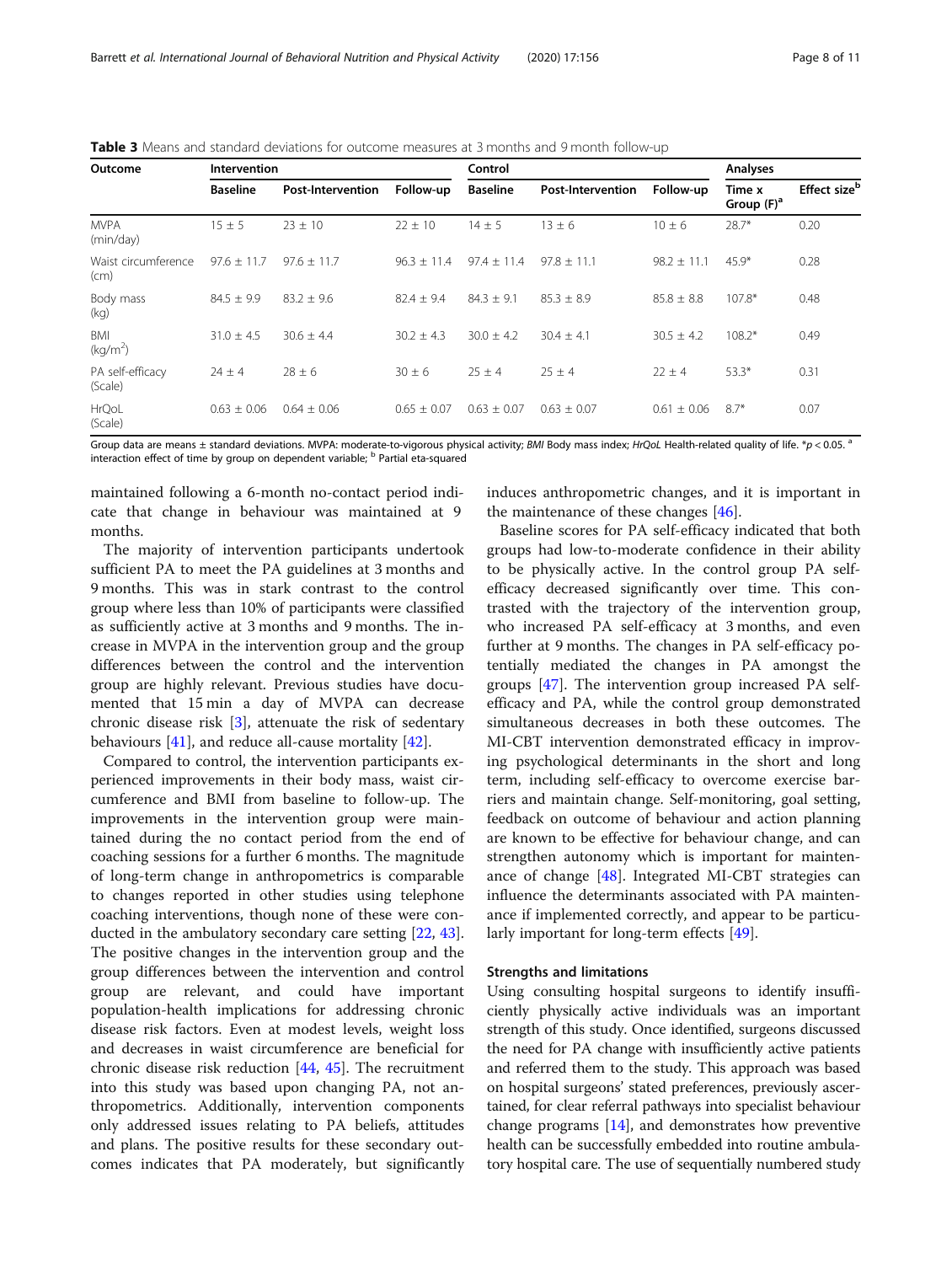<span id="page-8-0"></span>fliers permitted the calculation of the PA intervention interest and uptake. It is encouraging in this respect that one-third of the individuals made contact with the study team after referral by a hospital surgeon, and almost 20% went on to undertake PA coaching of some type.

The uptake of the intervention itself is also promising given the opt-in procedure that was used and the eligibility criteria that were applied. Many insufficiently active people are not ready to change important behaviours and are therefore unlikely to volunteer for a study such as this [\[50](#page-10-0)]. Nevertheless, the individuals who did enroll in the study still needed to make those changes and we were able to demonstrate effectiveness in this group due to the robust nature of the RCT study design. This strengthens confidence in the transferability and scalability of our findings. In the H4U study we demonstrated the efficacy of PA telephone coaching in self-selected sample of ambulatory care [\[20\]](#page-9-0); in this study we have demonstrated its effectiveness when used as the end point in a referral pathway starting with consultant surgeons working in ambulatory secondary care.

The participant retention rate in this study was high, with only 12 participants lost to follow-up. Intervention adherence rate was also high, with 96% of participants receiving all 5 sessions of telephone coaching. The use of objectively measured PA at all time points was a considerable strength of the study, offering precise estimates of PA intensity. For a regional hospital, delivering the PA intervention via telephone permitted extending the reach to both geographically and socially disadvantaged areas. A limitation of the study may be the involvement of only one hospital, though this permitted the continuation of a previous body of work towards integrating preventive health in that hospital. Additionally, the broad generalizability of these findings might be difficult because the majority of participants were female, and had a BMI that classified them in the category of obese.

# Conclusions

Ambulatory hospital appointments provide an important opportunity for initiating PA behaviour change. The H4U-2 trial demonstrates that PA telephone coaching is an efficacious tool for the promotion of a physically active lifestyle in adults and facilitates sustained behaviour change maintenance 6 months post-intervention. Physical activity coaching also resulted in significant sustained improvements in anthropometrics, PA selfefficacy and HrQoL. Telephone coaching interventions in ambulatory hospital care contribute to substantial improvements in participant's health outcomes, and are effective for the prevention and management of chronic disease.

## Supplementary Information

The online version contains supplementary material available at [https://doi.](https://doi.org/10.1186/s12966-020-01063-x) [org/10.1186/s12966-020-01063-x](https://doi.org/10.1186/s12966-020-01063-x).

| <b>Additional file 1.</b> |  |
|---------------------------|--|
| <b>Additional file 2.</b> |  |
| <b>Additional file 3.</b> |  |

#### Abbreviations

ANOVA: Analysis of Variance; BMI: Body Mass Index; CBT: Cognitive Behaviour Therapy; CI: Confidence Interval; HrQoL: Health- Related Quality of Life; MI: Motivational Interviewing; MVPA: Moderate-to-Vigorous Physical Activity; MI-CBT: Integrated MI and CBT; PA: Physical Activity; RCT: Randomised Controlled Trial; SD: Standard Deviation; SDT: Self-Determination Theory

#### Acknowledgements

The authors thank the participants for their support and commitment to the study. The authors would also like to thank Bendigo Health Care group and the consulting surgeons whose support made this research possible. We acknowledge the support of the Bendigo Tertiary Education Anniversary Foundation and Holsworth Research Initiative for Professor Kingsley's research. The authors have no conflicts of interests to declare.

#### Authors' contributions

SB<sup>1</sup>, SB<sup>3</sup>, MK and PO'H conceived the study idea and design. SB<sup>1</sup> managed the trial including recruitment and data collection, coordinated the intervention program. PO'H provided training in the intervention.  $SB<sup>1</sup>$ performed statistical analysis, and drafted the manuscript. All authors contributed to the interpretation of the results and critically reviewed the manuscript. All authors read and approved the final manuscript.

#### Funding

Not applicable.

# Availability of data and materials

The dataset used and analysed during the current study are available from the corresponding author on reasonable request.

#### Ethics approval and consent to participate

The study was approved by the Research Ethics Committees of Bendigo Health Care Group (approved November 1, 2018; reference number LNR/18/ BHCG/44121) and La Trobe University College of Science Health and Engineering Human Ethics Sub-Committee (approved November 13, 2018). Participants provided informed written consent prior to starting the study.

#### Consent for publication

Not applicable.

#### Competing interests

The authors declare they have no competing interests.

#### Author details

<sup>1</sup>La Trobe Rural Health School, La Trobe University, PO Box 199, Bendigo, Victoria 3552, Australia. <sup>2</sup> Health Promotion Department, Bendigo Health Care Group, PO Box 126, Bendigo, Victoria 3552, Australia. <sup>3</sup>La Trobe Rural Health School, La Trobe University, PO Box 199, Bendigo, Victoria 3552, Australia. 4 School of Psychology and Public Health, La Trobe University, Bundoora, Victoria 3068, Australia. <sup>5</sup>Holsworth Research Initiative, La Trobe Rural Health School, La Trobe University, PO Box 199, Bendigo, Victoria 3552, Australia. 6 Department of Exercise Sciences, University of Auckland, Newmarket 1023, New Zealand.

# Received: 9 August 2020 Accepted: 23 November 2020

#### References

1. Booth FW, Roberts CK, Laye MJ. Lack of exercise is a major cause of chronic diseases. Compr Physiol. 2011;2:1143–211.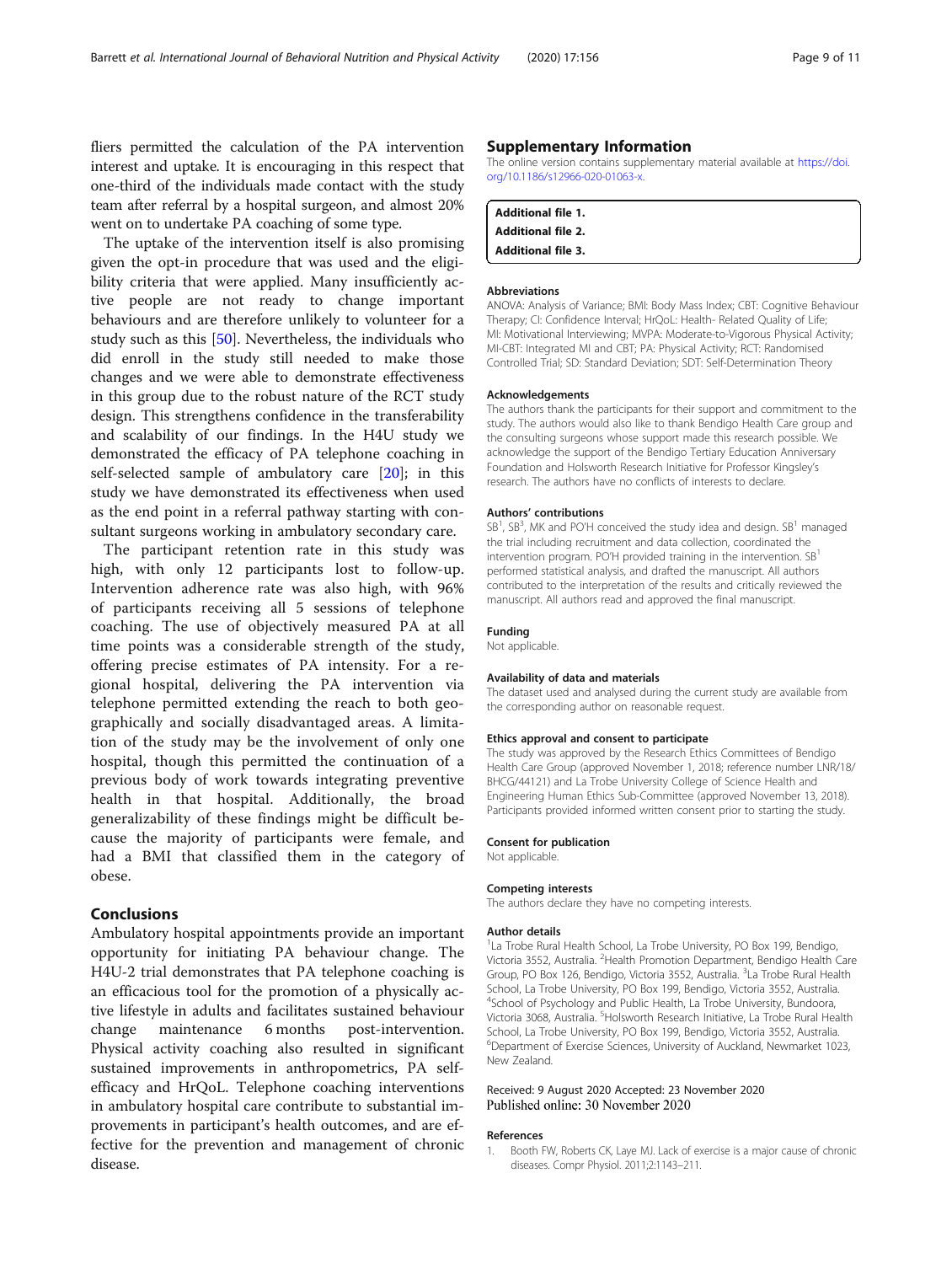- <span id="page-9-0"></span>2. Bauer UE, Briss PA, Goodman RA, Bowman BA. Prevention of chronic disease in the 21st century: elimination of the leading preventable causes of premature death and disability in the USA. Lancet. 2014;384:45–52.
- 3. Lee I-M, Shiroma EJ, Lobelo F, Puska P, Blair SN, Katzmarzyk PT. Lancet physical activity Series working group. Effect of physical inactivity on major non-communicable diseases worldwide: an analysis of burden of disease and life expectancy. Lancet. 2012;380:219–29.
- 4. Brown DW, Balluz LS, Heath GW, Moriarty DG, Ford ES, Giles WH, Mokdad AH. Associations between recommended levels of physical activity and health-related quality of life findings from the 2001 behavioral risk factor surveillance system (BRFSS) survey. Prev Med. 2003;37:520–8.
- 5. Garcia-Aymerich J, Lange P, Benet M, Schnohr P, Antó JM. Regular physical activity reduces hospital admission and mortality in chronic obstructive pulmonary disease: a population based cohort study. Thorax. 2006;61:772–8.
- 6. Fradgley EA, Paul CL, Bryant J. A systematic review of barriers to optimal outpatient specialist services for individuals with prevalent chronic diseases: what are the unique and common barriers experienced by patients in high income countries? Int J Equity Health. 2015;14:52.
- 7. Ding D, Lawson KD, Kolbe-Alexander TL, Finkelstein EA, Katzmarzyk PT, Van Mechelen W, Pratt M. Lancet physical activity Series 2 executive committee. The economic burden of physical inactivity: a global analysis of major noncommunicable diseases. Lancet. 2016;388:1311–24.
- 8. Holman HR. The relation of the chronic disease epidemic to the health care crisis. ACR Open Rheumatol. 2020;2:167–73.
- Börjesson M. Promotion of physical activity in the hospital setting. Dtsch Z Sportmed. 2013;64:162–5.
- 10. Albright CL, Cohen S, Gibbons L, Miller S, Marcus B, Sallis J, Imai K, Jernick J, Simons-Morton DG. Incorporating physical activity advice into primary care: physician-delivered advice within the activity counseling trial. Am J Prev Med. 2000;18:225–34.
- 11. Leijon ME, Stark-Ekman D, Nilsen P, Ekberg K, Walter L, Ståhle A, Bendtsen P. Is there a demand for physical activity interventions provided by the health care sector? Findings from a population survey. BMC Public Health. 2010;10: 34.
- 12. Lewis BS, Lynch WD. The effect of physician advice on exercise behavior. Prev Med. 1993;22:110–21.
- 13. Kreuter MW, Chheda SG, Bull FC. How does physician advice influence patient behavior?: evidence for a priming effect. Arch Fam Med. 2000;9:426.
- 14. Barrett S, Begg S, Sloane A, Kingsley M. Surgeons and preventive health: a mixed methods study of current practice, beliefs and attitudes influencing health promotion activities amongst public hospital surgeons. BMC Health Serv Res. 2019;19:358.
- 15. Foster C, Richards J, Thorogood M, Hillsdon M. Remote and web 2.0 interventions for promoting physical activity. Cochrane Database Syst Rev. 2013;(9):CD010395. <https://doi.org/10.1002/14651858.CD010395.pub2>. [https://www.cochranelibrary.com/cdsr/doi/10.1002/14651858.CD010395.](https://www.cochranelibrary.com/cdsr/doi/10.1002/14651858.CD010395.pub2/full) [pub2/full.](https://www.cochranelibrary.com/cdsr/doi/10.1002/14651858.CD010395.pub2/full)
- 16. Howlett N, Trivedi D, Troop NA, Chater AM. Are physical activity interventions for healthy inactive adults effective in promoting behavior change and maintenance, and which behavior change techniques are effective? A systematic review and meta-analysis. Transl Behav Med. 2019;9: 147–57.
- 17. Kivelä K, Elo S, Kyngäs H, Kääriäinen M. The effects of health coaching on adult patients with chronic diseases: a systematic review. Patient Educ Couns. 2014;97:147–57.
- 18. Eakin EG, Lawler SP, Vandelanotte C, Owen N. Telephone interventions for physical activity and dietary behavior change: a systematic review. Am J Prev Med. 2007;32:419–34.
- 19. Goode AD, Reeves MM, Eakin EG. Telephone-delivered interventions for physical activity and dietary behavior change: an updated systematic review. Am J Prev Med. 2012;42:81–8.
- 20. Barrett S, Begg S, O'Halloran P, Kingsley M. Integrated motivational interviewing and cognitive behaviour therapy can increase physical activity and improve health of adult ambulatory care patients in a regional hospital: the Healthy4U randomised controlled trial. BMC Public Health. 2018;18:1166.
- 21. Prochaska JO, DiClemente CC. Transtheoretical therapy: toward a more integrative model of change. Psychotherapy. 1982;19:276.
- 22. Eakin E, Reeves M, Winkler E, Lawler S, Owen N. Maintenance of physical activity and dietary change following a telephone-delivered intervention. Health Psychol. 2010;29:566.
- 23. Moher D, Schulz KF, Altman DG, Consort Group. The CONSORT statement: revised recommendations for improving the quality of reports of parallelgroup randomised trials; 2001. p. 1191–4.
- 24. Hoffmann TC, Glasziou PP, Boutron I, Milne R, Perera R, Moher D, Altman DG, Barbour V, Macdonald H, Johnston M. Better reporting of interventions: template for intervention description and replication (TIDieR) checklist and guide. BMJ. 2014;348:g1687.
- 25. Australia's Physical Activity and Sedentary Behaviour Guidelines [http://www.](http://www.health.gov.au/internet/main/publishing.nsf/content/health-pubhlth-strategphys-act-guidelines) [health.gov.au/internet/main/publishing.nsf/content/health-pubhlth](http://www.health.gov.au/internet/main/publishing.nsf/content/health-pubhlth-strategphys-act-guidelines)[strategphys-act-guidelines](http://www.health.gov.au/internet/main/publishing.nsf/content/health-pubhlth-strategphys-act-guidelines). Accessed 20 Dec 2018.
- 26. Rose SB, Elley CR, Lawton BA, Dowell AC. A single question reliably identifies physically inactive women in primary care. NZ Med J. 2008;121:U2897.
- 27. Vansteenkiste M, Sheldon KM. There's nothing more practical than a good theory: integrating motivational interviewing and self-determination theory. Br J Clin Psychol. 2006;45:63–82.
- 28. Fortier MS, Duda JL, Guerin E, Teixeira PJ. Promoting physical activity: development and testing of self-determination theory-based interventions. Int J Behav Nutr Phys Act. 2012;9:20.
- 29. Miller WR, Rollnick S. Motivational interviewing: helping people change: Guilford press; 2012. p. 62-73.
- 30. Michie S, Ashford S, Sniehotta FF, Dombrowski SU, Bishop A, French DP. A refined taxonomy of behaviour change techniques to help people change their physical activity and healthy eating behaviours: the CALO-RE taxonomy. Psychol Health. 2011;26:1479–98.
- 31. Naar-King S, Earnshaw P, Breckon J. Toward a universal maintenance intervention: integrating cognitive-behavioral treatment with motivational interviewing for maintenance of behavior change. J Cogn Psychother. 2013; 27:126–3732.
- 32. Haddock G, Beardmore R, Earnshaw P, Fitzsimmons M, Nothard S, Butler R, Eisner E, Barrowclough C. Assessing fidelity to integrated motivational interviewing and CBT therapy for psychosis and substance use: the MI-CBT fidelity scale (MI-CTS). J Ment Health. 2012;21:38–48.
- 33. Freedson PS, Melanson E, Sirard J. Calibration of the computer science and applications, Inc accelerometer. Med Sci Sports Exerc. 1998;30:777–81.
- 34. Esliger DW, Copeland JL, Barnes JD, Tremblay MS. Standardizing and optimizing the use of accelerometer data for free-living physical activity monitoring. J Phys Act Health. 2005;3:366–8.
- 35. Sallis JF, Pinski RB, Grossman RM, Patterson TL, Nader PR. The development of self-efficacy scales for healthrelated diet and exercise behaviors. Health Educat Res. 1988;3:283–92.
- 36. Sanderson K, Andrews G. The SF-12 in the Australian population: crossvalidation of item selection. Aust N Z J Public Health. 2002;26:343–5.
- 37. Shao J, Zhong B. Last observation carry-forward and last observation analysis. Stat Med. 2003;22:2429–41.
- 38. Silfee VJ, Haughton CF, Jake-Schoffman DE, Lopez-Cepero A, May CN, Sreedhara M, Rosal MC, Lemon SC. Objective measurement of physical activity outcomes in lifestyle interventions among adults: a systematic review. Prev Med Rep. 2018;11:74–80.
- 39. Cleland V, Squibb K, Stephens L, Dalby J, Timperio A, Winzenberg T, Ball K, Dollman J. Effectiveness of interventions to promote physical activity and/or decrease sedentary behaviour among rural adults: a systematic review and meta-analysis. Obes Rev. 2017;18:727–41.
- 40. Van Hoecke AS, Delecluse C, Bogaerts A, Boen F. The long-term effectiveness of need-supportive physical activity counseling compared with a standard referral in sedentary older adults. J Aging Phys Act. 2014;22:186–98.
- 41. Ekelund U, Steene-Johannessen J, Brown WJ, Fagerland MW, Owen N, Powell KE, Bauman A, Lee IM, Series LP. Lancet Sedentary Behaviour Working Group. Does physical activity attenuate, or even eliminate, the detrimental association of sitting time with mortality? A harmonised metaanalysis of data from more than 1 million men and women. Lancet. 2016; 388:1302–10.
- 42. Wen CP, Wai JP, Tsai MK, Yang YC, Cheng TY, Lee MC, Chan HT, Tsao CK, Tsai SP, Wu X. Minimum amount of physical activity for reduced mortality and extended life expectancy: a prospective cohort study. Lancet. 2011;378: 1244–53.
- 43. O'Hara BJ, Phongsavan P, Eakin EG, Develin E, Smith J, Greenaway M, Bauman AE. Effectiveness of Australia's get healthy information and coaching service®: maintenance of self-reported anthropometric and behavioural changes after program completion. BMC Public Health. 2013;13: 175.